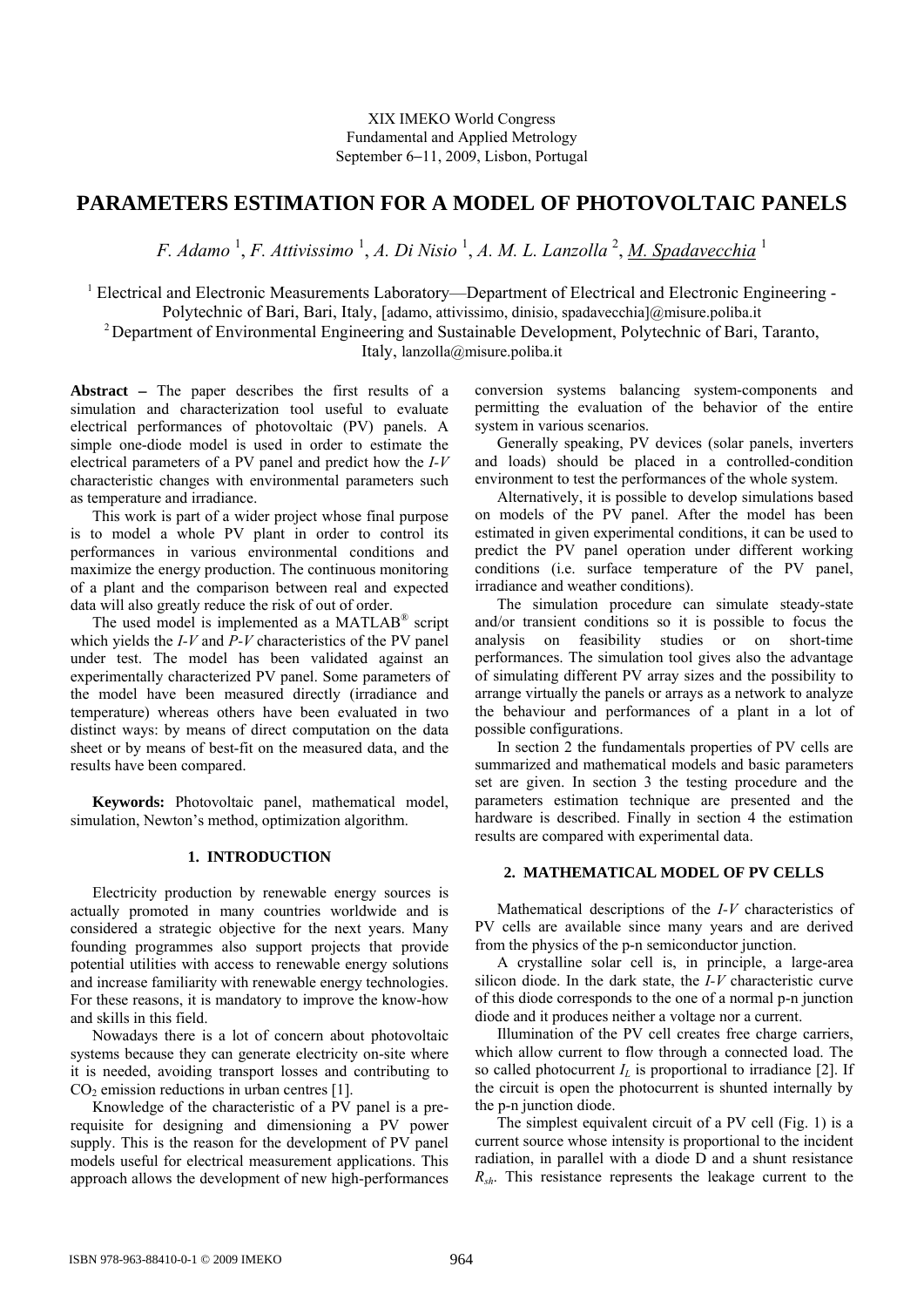ground. The internal losses due to current flow and the connection between cells are modelled as a small series resistance *Rs* [2].



Fig. 1. Equivalent circuit of a PV cell.

The *I-V* characteristic is described by Equation (1), which shows the net current *I* of the cell as a function of the external voltage  $V$ ;  $n$  is the well known ideality factor of the junction and its value ranges between 1 and 2.

$$
I = I_L - I_0 \left( e^{\frac{q(V + R_s \cdot I)}{n \cdot k \cdot T}} - 1 \right) - \frac{V + R_s \cdot I}{R_{sh}}.
$$
 (1)

Other more accurate models are also available, such as a the two-diodes equivalent circuit (and the corresponding double-exponential equation), which is particularly suited for polycrystalline cells [3].

An closed-form exact solution of Equation (1) (or of the double-exponential equation) for the unknown current *I* is not available, hence numerical methods should be used to solve it. In this work the Newton-Raphson iterative method is exploited because it converges remarkably quickly, especially if the iteration begins sufficiently near the desired root.

There are many parameters in the model (1), as described in following subsections 2.1 and 2.2.

## *2.1. Whole model*

Equation (1) in itself do not let to draw the *I-V* curve: the temperature dependence of the photo-current, the knowledge of open circuit voltage and of the saturation current is mandatory to complete the model [2]:

$$
I_L(T) = I_L(T_{ref}) + \alpha (T - T_{ref})
$$
 (2)

$$
I_L(T_{ref}) = I_{SC}(T_{ref}) \frac{G}{G_{ref}}
$$
 (3)

$$
I_0(T_{ref}) = \frac{I_{SC}(T_{ref})}{\begin{pmatrix} \frac{qV_{OC}(T_{ref})}{nkT_{ref}} & -1 \end{pmatrix}}
$$
(4)

$$
V_{OC}(T) = V_{OC}(T_{ref}) + \beta (T - T_{ref}),
$$
 (5)

where *G* is the irradiation, *k* the Boltzmann's constant, *q* the electron charge,  $\alpha$  the temperature coefficient of the current and  $\beta$  the temperature coefficient of the voltage. The subscript *ref* identifies the Standard Test Conditions (STC) defined in the IEC 61215 international standard [4]; in particular  $T_{ref} = 25 \degree C$  and  $G_{ref} = 1000$  W/m<sup>2</sup>. Moreover the short-circuit current  $I_{\text{SC}}(T_{\text{ref}})$  and the open circuit voltage  $V_{\text{OC}}$ at STC are stated by the manufacturer so they are generally both known.

#### *2.2. Initial estimation of resistance parameters*

To complete the model we should know the values of *Rsh* and *Rs*. The *Rs* value has a marked effect on the *I-V* characteristic near the open circuit condition, while  $R_{sh}$  acts on the voltage of the maximum power point (MPP).

The initial estimation of these parameters, which we denote with  $R_{s0}$  and  $R_{sh0}$ , is critical because a bad starting point can compromise the convergence of the Newton-Raphson's method. The initial estimation will be improved as described in section 3.

A method for obtaining a first good estimation of *Rs* and *Rsh* was proposed by Gow and Manning [3], and consists in differentiating (1), evaluating it at open circuit conditions and rearranging it in terms of *Rs*. The obtained equation is

$$
R_{s0} = -\left[\frac{dV}{dI}\bigg|_{V=V_{OC}} + \frac{1}{X_V}\right],\tag{6}
$$

where

$$
X_V = I_0(T) \cdot \frac{q}{nkT} e^{\frac{qV_{OC}(T)}{nkT}}.
$$
 (7)

The initial value of  $R_{sh}$  is obtained by evaluating (1) at MPP conditions using the value of  $R_{s0}$  previously estimated:

$$
R_{sh0} = \frac{V_{MP} + R_{s0} \cdot I_{MP}}{I_{MP} - I_L + I_0 \left(e^{\frac{q(V_{MP} + R_{s0} \cdot I_{MP})}{nkT}} - 1\right)}.
$$
(8)

The  $V_{MP}$  voltage and  $I_{MP}$  current at STC , as well as other parameters present in Equations (6), (7) and (8) can be found on the PV panel or cell specifications. In particular, the value of  $dV/dI|_{V=V_{OC}}$  can be estimated on the reported

*I-V* characteristic curve.

It is worth to highlight that *Rs* and *Rsh* are not affected by irradiance but only by physical characteristics of the cell such as its area and the fingers length.

#### **3. TESTING PROCEDURE**

Fig. 2 shows the conceptual diagram of the testing procedure of a PV panel; the cell's parameters can be inserted in the "PV panel data" section of the user interface. With these data, a first estimation of series and shunt resistances, *Rs0* and *Rsh0*, can be evaluated. In the characterization phase, the environmental parameters are obtained by means of sensors which measure the irradiance and the temperature of the panel surface: these parameters influence the current  $I_L$ .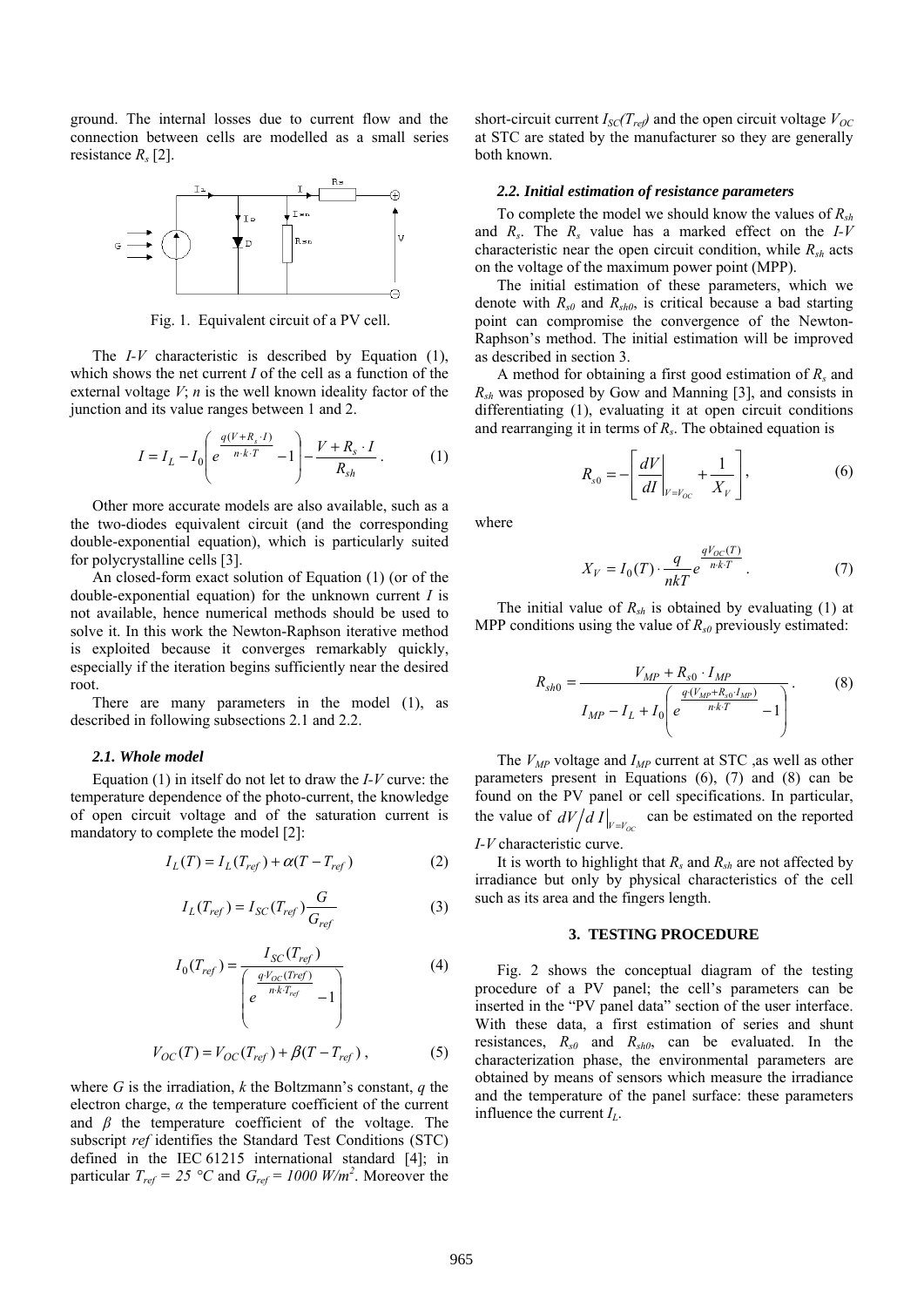

Fig. 2. Conceptual diagram of the testing procedure.

Two vectors of measured values of *V* and *I* are obtained by varying the load on the PV panel output terminals.

Similarly to [5], a MATLAB function has been implemented to determine, by means of the Equation (1) and the Newton-Raphson iterative method, the PV panel current *I* as a function of *V* for any set of model parameters. In this way, it is possible to compare the measured values of *I* with those predicted by the model (1), in two different cases:

- 1) *Initial model:*  $R_s$  is set to  $R_{s0}$  and  $R_{sh}$  is set to  $R_{sh0}$ .  $R_{s0}$  and  $R_{sh0}$  are determined by using the Equations (7) and (8).
- 2) *Best-fit model: Rs* and *Rsh* are determined by means of a best-fit over the measured data, which minimizes the sum squared error in the predicted values of *I*. The optimization process is based upon a gradient-based method which attempts to find a constrained minimum of a scalar function of several variables starting at an initial estimate [6]. In this way, starting with  $R_{s0}$  and  $R_{sh0}$ as initial values, we avoid the case of negative values for *Rs* and *Rsh*.

## *3.1. Hardware level*

In order to validate the mathematical model a simple volt-ammeter method was used to collect real data as shown in Fig. 3.



Fig. 3. Measurement circuit.

The voltage and current measures are acquired on the PC by means of an automated measurement system based on IEEE 488.2 instruments using a LabVIEW–based user interface. Environmental data are acquired using a Pt100 and a pyranometer, both interfaced to a DAQ board and processed by a MATLAB script which implements the mathematical model of the panel.

The *I-V* characteristic has been obtained applying the procedures described in the IEC 60904-1 international standard and in its normative references [7].

The Istar Solar IP10P PV panel was chosen to perform the characterization and modelling procedure; it consists of 2 parallel connected strings each composed by 36 series connected polycrystalline silicon cells and provides a peak output power of 10 W. The IP10P specifications at STC are listed in Table 1.

| <b>Parameter</b>     | <b>Symbol</b> | <b>Value</b>    |
|----------------------|---------------|-----------------|
| Maximum Power (MP)   | $P_m$         | 10 W            |
| Voltage @MP          | $V_{MP}$      | 17 <sub>V</sub> |
| Current $(a)MP$      | $I_{MP}$      | 0.6A            |
| Open-circuit Voltage | $V_{OC}$      | 21,6 V          |

Short-circuit Current *I<sub>SC</sub>* 0.67 A Nominal Voltage  $V_n$  12 V  $dV/dI|_{V_{OC}}$  -0.5750

Table 1. IP10P specification at STC.

## **4. EXPERIMENTAL RESULTS**

Fig. 4 shows the comparison between the measured *I-V* characteristics and the values predicted by the model in two cases: the resistances are estimated as  $R_{s0}$  and  $R_{sh0}$ ; the resistances are estimated by means of best-fit.

It can be observed that if the measurement circuit of Fig. 3 is used, it is impossible to acquire points near the short circuit condition due to the additional resistances of the wires used to connect the PV panel to the measurement system. Besides, in these conditions the measures are degraded and the curve is very irregular. To avoid this drawback an electronic load should be used.



Fig. 4. *I-V* characteristic curve for IP10P at  $G = 300$  W/m<sup>2</sup> and *T*= 27 °C.